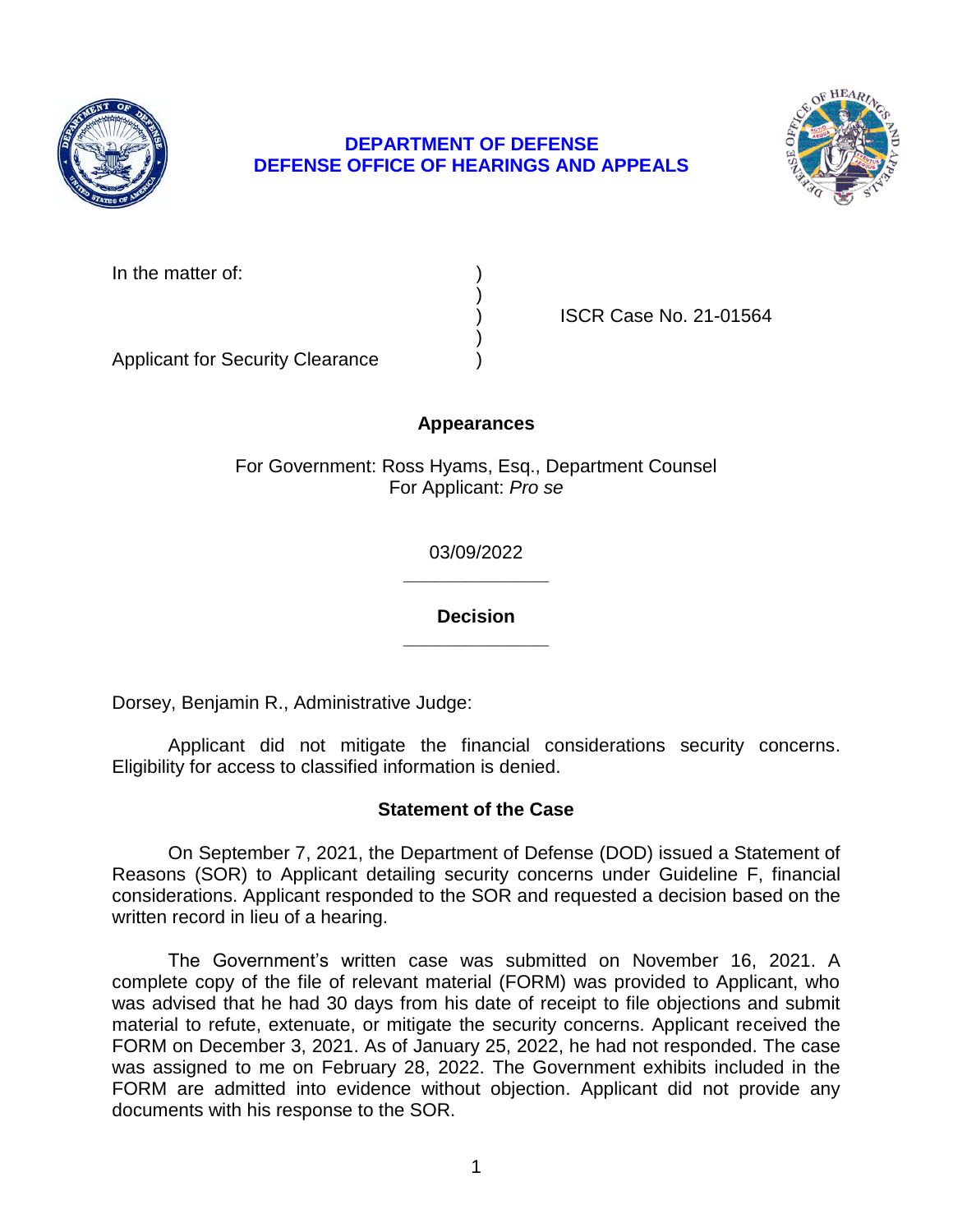#### **Findings of Fact**

 Applicant is a 63-year-old employee of a defense contractor for whom he has worked since July 2015. He served on active duty in the U.S. military from 1982 until 2004. He earned a bachelor's degree in 2005. He has been married since 1982. He has three adult children. (Items 4, 5)

 unpaid student loans, unpaid residential lease damages, an unpaid personal loan, and for the debt listed in SOR ¶ 1.g., which he neither admitted nor denied. I find that the The SOR alleges Applicant owes seven delinquent debts totaling about \$24,000 (SOR ¶¶ 1.a-1.g). The debts include, among other things, an unpaid automobile loan, an unpaid credit card. Applicant admitted the debts in the SOR, with comment, except SOR allegations are established through a credit report and Applicant's admissions. (Items 1, 3-6)

 Applicant attributed his financial problems to the 2012 Government shutdown, which he says caused him to lose his job. He also blames unspecified poor business choices. He also asserts that he and his wife sometimes forgot to pay their bills. (Items 1, 3, 4, 5)

 The \$9,056 automobile loan debt alleged in SOR ¶ 1.a has not been resolved. In his interview, Applicant disputed the debt and alleged that his daughter had stolen his response to the SOR, he asserted that he did not realize that he co-signed for the loan, but acknowledged signing loan documents. He stated that his daughter will make payments on the debt to get it caught up. Applicant provided no documents to substantiate the basis of his claimed dispute or any other efforts to resolve the debt. money from him because he never agreed to co-sign for his daughter's car. However, in (Items 1, 3-6)

 not been resolved. In his response to the SOR, Applicant asserted that these debts have been paid and that he provided a document to that effect. However, he did not provide any documentation establishing the debts were paid or otherwise resolved. The \$5,080 and \$3,555 student loan debts alleged in SOR ¶¶ 1.b and 1.d have (Items 1, 3-6)

 The \$4,113 rental debt alleged in SOR ¶ 1.c has not been resolved. In his response to the SOR, Applicant disputed this debt, asserting that he had been overcharged for damages to his former residence that he thought were merely "wear and tear." Applicant claimed that he hired an attorney to resolve the situation, but provided no documentation substantiating the basis of his dispute or his other efforts to resolve this debt. (Items 1, 3-6)

 his response to the SOR, Applicant admitted this debt and claimed that he had made arrangements to pay the debt. Applicant provided no documentation showing his efforts The \$1,497 personal loan debt alleged in SOR ¶ 1.e has not been resolved. In to resolve this debt. (Items 1, 3-6)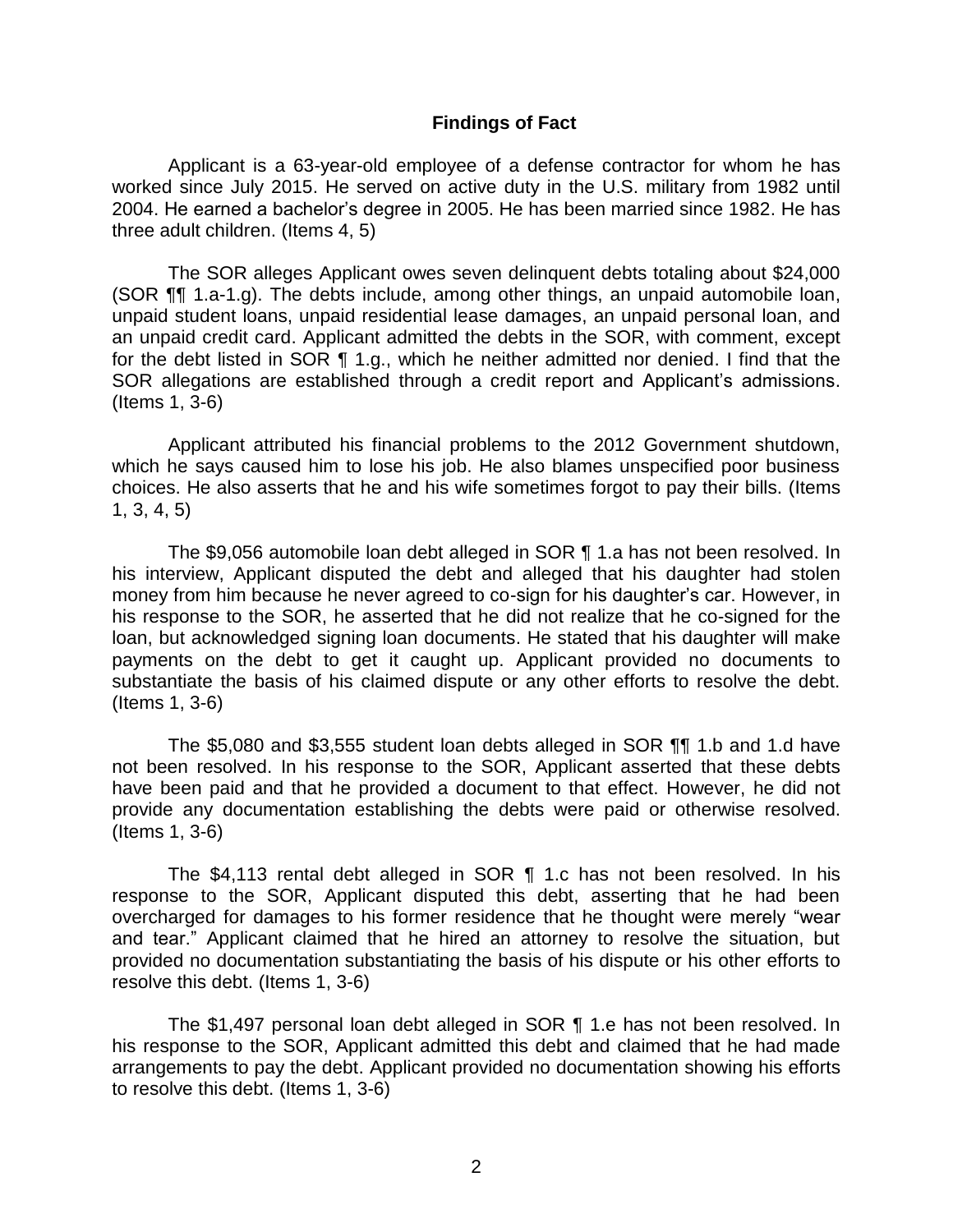The \$86 credit card debt alleged in SOR ¶ 1.f has not been resolved. In his response to the SOR, Applicant averred that he has paid this debt in full and that he provided a document to that effect. However, he did not provide any documentation establishing the debt was paid or otherwise resolved. (Items 1, 3-6)

 The \$1,494 debt alleged in SOR ¶ 1.g has not been resolved. In his response to the SOR, Applicant alleged that he is unaware of this debt. He claimed that he has done some research, but has not been able to locate the debt on his credit reports. He claimed he will further research it and make arrangements to resolve it. Applicant provided no documentation showing his efforts to resolve this debt. (Items 1, 3-6)

 Applicant stated that he intends to resolve the debts in the SOR. He asserted that he has hired an attorney to help him resolve his delinquent debts, but he provided no documentation to corroborate this action or any other efforts he made to resolve these debts. He did not respond to the FORM, so more recent information about his finances is not available. (Items 1, 3-6)

#### **Policies**

 *Classified Information within Industry* (February 20, 1960), as amended; DOD Directive 5220.6, *Defense Industrial Personnel Security Clearance Review Program* (January 2, 1992), as amended (Directive); and the adjudicative guidelines (AG), which became This case is adjudicated under Executive Order (EO) 10865, *Safeguarding*  effective within DOD on June 8, 2017.

 When evaluating an applicant's suitability for a security clearance, the administrative judge must consider the adjudicative guidelines. In addition to brief introductory explanations for each guideline, the adjudicative guidelines list potentially disqualifying conditions and mitigating conditions, which are to be used in evaluating an applicant's eligibility for access to classified information.

 These guidelines are not inflexible rules of law. Instead, recognizing the complexities of human behavior, administrative judges apply the guidelines in conjunction with the factors listed in the adjudicative process. The administrative judge's overarching adjudicative goal is a fair, impartial, and commonsense decision. According to AG ¶ 2(c), the entire process is a conscientious scrutiny of a number of variables known as the "whole-person concept." The administrative judge must consider all available, reliable information about the person, past and present, favorable and unfavorable, in making a decision.

The protection of the national security is the paramount consideration. AG  $\P$  2(b) eligibility will be resolved in favor of the national security." requires that "[a]ny doubt concerning personnel being considered for national security

 Under Directive ¶ E3.1.14, the Government must present evidence to establish controverted facts alleged in the SOR. Under Directive ¶ E3.1.15, the applicant is responsible for presenting "witnesses and other evidence to rebut, explain, extenuate,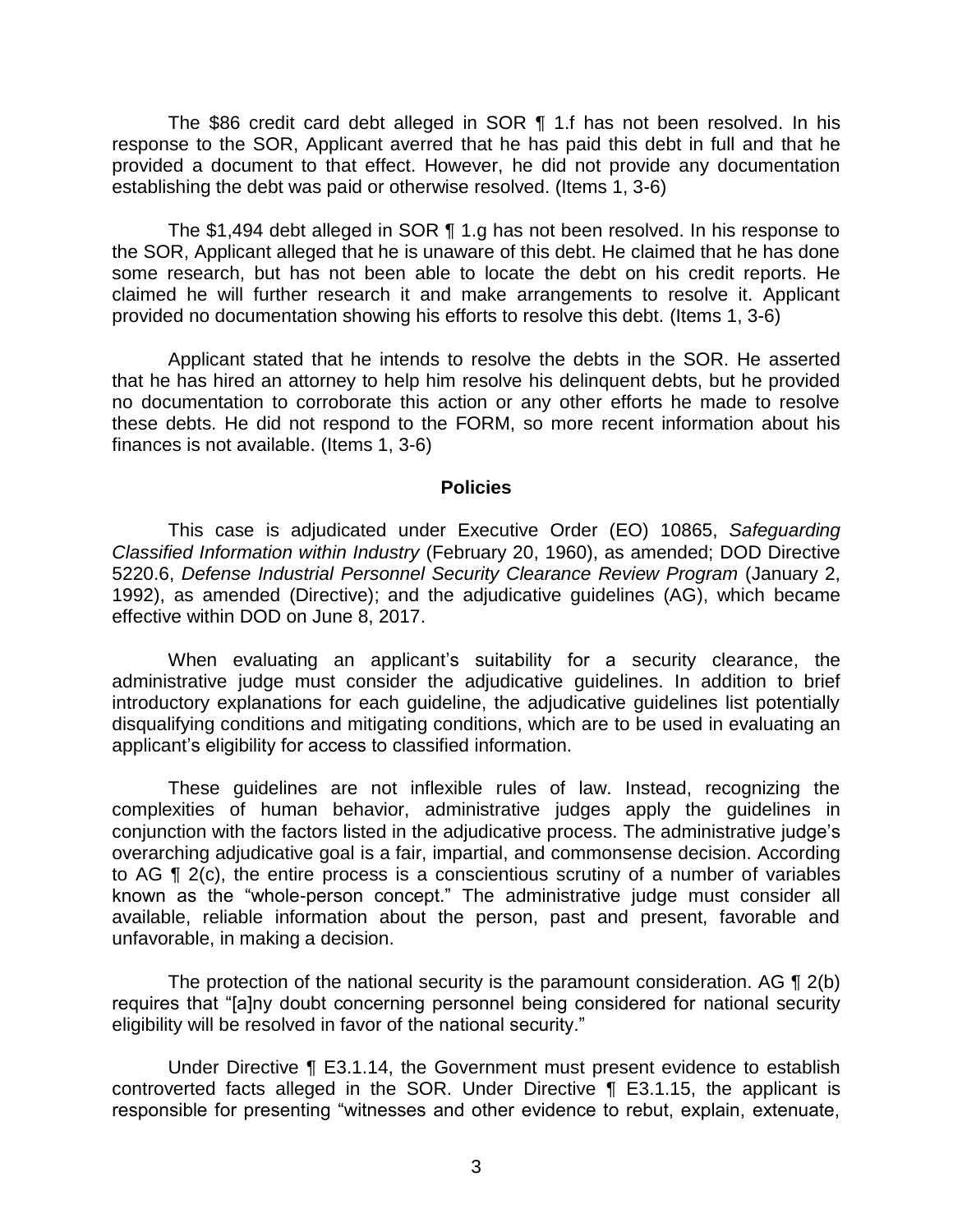or mitigate facts admitted by the applicant or proven by Department Counsel." The applicant has the ultimate burden of persuasion to obtain a favorable security decision.

 A person who seeks access to classified information enters into a fiduciary relationship with the Government predicated upon trust and confidence. This relationship transcends normal duty hours and endures throughout off-duty hours. The Government reposes a high degree of trust and confidence in individuals to whom it grants access to classified information. Decisions include, by necessity, consideration of the possible risk the applicant may deliberately or inadvertently fail to safeguard classified information. Such decisions entail a certain degree of legally permissible extrapolation of potential, rather than actual, risk of compromise of classified information.

 Section 7 of EO 10865 provides that adverse decisions shall be "in terms of the national interest and shall in no sense be a determination as to the loyalty of the applicant concerned." *See also* EO 12968, Section 3.1(b) (listing multiple prerequisites for access to classified or sensitive information).

### **Analysis**

#### **Guideline F, Financial Considerations**

The security concern for financial considerations is set out in AG ¶ 18:

Failure to live within one's means, satisfy debts, and meet financial obligations may indicate poor self-control, lack of judgment, or unwillingness to abide by rules and regulations, all of which can raise questions about an individual's reliability, trustworthiness, and ability to protect classified or sensitive information. Financial distress can also be caused or exacerbated by, and thus can be a possible indicator of, other issues of personnel security concern such as excessive gambling, mental health conditions, substance misuse, or alcohol abuse or dependence. An individual who is financially overextended is at greater risk of having to engage in illegal or otherwise questionable acts to generate funds.

 The guideline notes several conditions that could raise security concerns under AG ¶ 19. The following are potentially applicable in this case:

- (a) inability to satisfy debts; and
- (c) a history of not meeting financial obligations.

 Applicant has a history of financial delinquencies, including an unpaid automobile loan, unpaid student loans, an unpaid personal loan, and unpaid damages pursuant to a residential lease. The evidence is sufficient to raise the above disqualifying conditions and shifts the burden to Applicant to provide evidence in mitigation.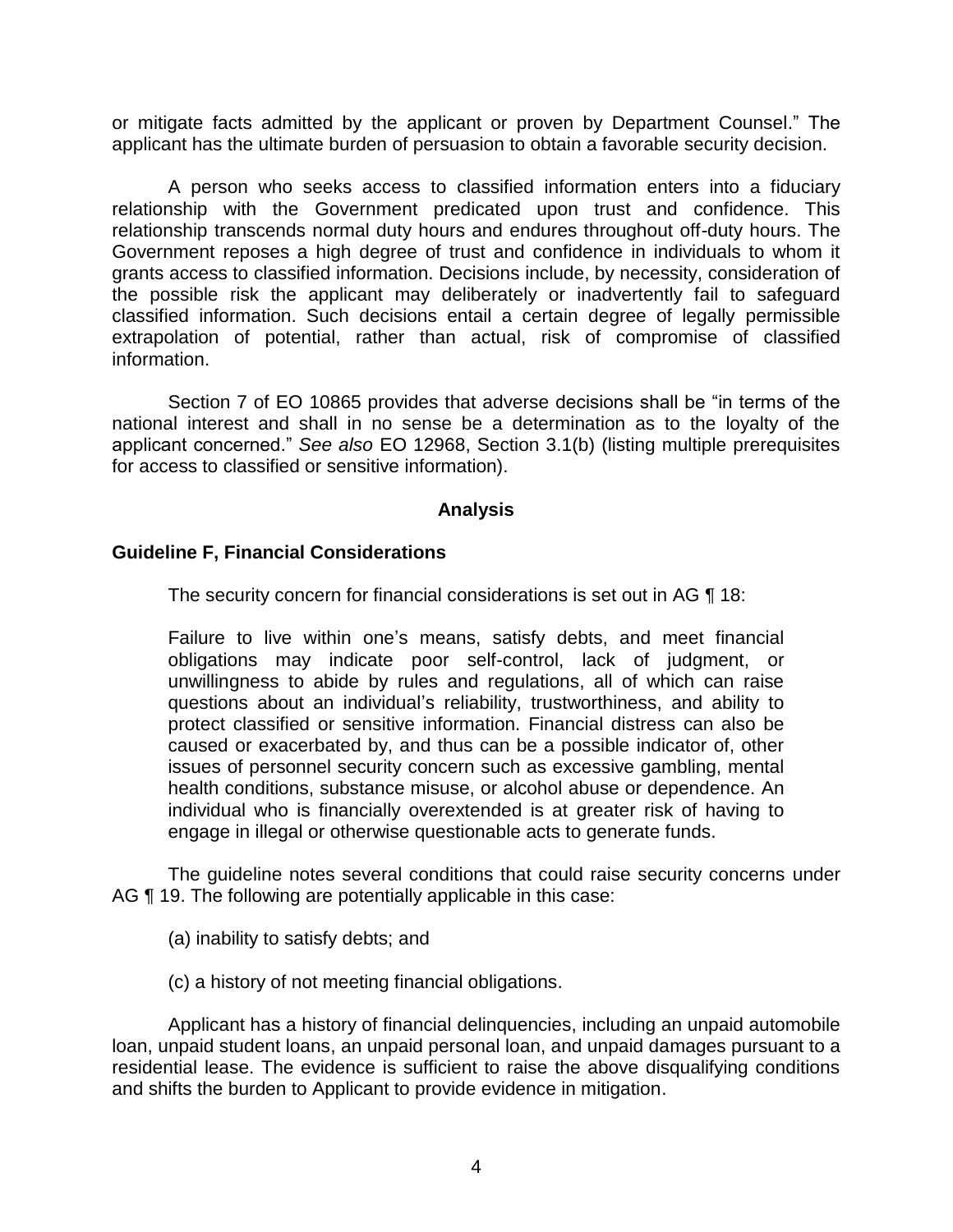Conditions that could mitigate the financial considerations security concerns are provided under AG ¶ 20. The following are potentially applicable:

(a) the behavior happened so long ago, was so infrequent, or occurred under such circumstances that it is unlikely to recur and does not cast doubt on the individual's current reliability, trustworthiness, or good judgment;

(b) the conditions that resulted in the financial problem were largely beyond the person's control (e.g., loss of employment, a business downturn, unexpected medical emergency, a death, divorce or separation, clear victimization by predatory lending practices, or identity theft), and the individual acted responsibly under the circumstances;

(c) the individual has received or is receiving financial counseling for the problem from a legitimate and credible source, such as a non-profit credit counseling service, and there are clear indications that the problem is being resolved or is under control;

(d) the individual initiated and is adhering to a good-faith effort to repay overdue creditors or otherwise resolve debts; and

(e) the individual has a reasonable basis to dispute the legitimacy of the past-due debt which is the cause of the problem and provides documented proof to substantiate the basis of the dispute or provides evidence of actions to resolve the issue.

 Applicant attributed his financial problems to the Government shutdown in 2012 leading to his loss of employment, failing to remember to pay bills, and unspecified poor failing to remember to pay his bills and making poor business decisions were within his business decisions. Applicant's unemployment was beyond his control. Applicant's control.

 of the SOR debts. Applicant stated that he intends to pay some of the SOR debts. However, intentions to pay debts in the future are not a substitute for a track record of debt repayment or other responsible approaches. *See* ISCR Case No. 11-14570 at 3 (App. Bd. Oct. 23, 2013). Applicant provided no documentary evidence of payments or favorable resolution

 (App. Bd. Oct. 23, 2013). Applicant wrote in his SOR response that he has paid some of the debts listed in the SOR, but he provided no documents to corroborate his payments of these debts. It is reasonable to expect Applicant to present documentation about the resolution of specific debts. *See*, *e.g.,* ISCR Case No. 15-03363 at 2 (App. Bd. Oct. 16, 2016).

 While Applicant claimed to have hired an attorney to help him resolve his financial issues, he has not provided evidence of who this attorney is or what the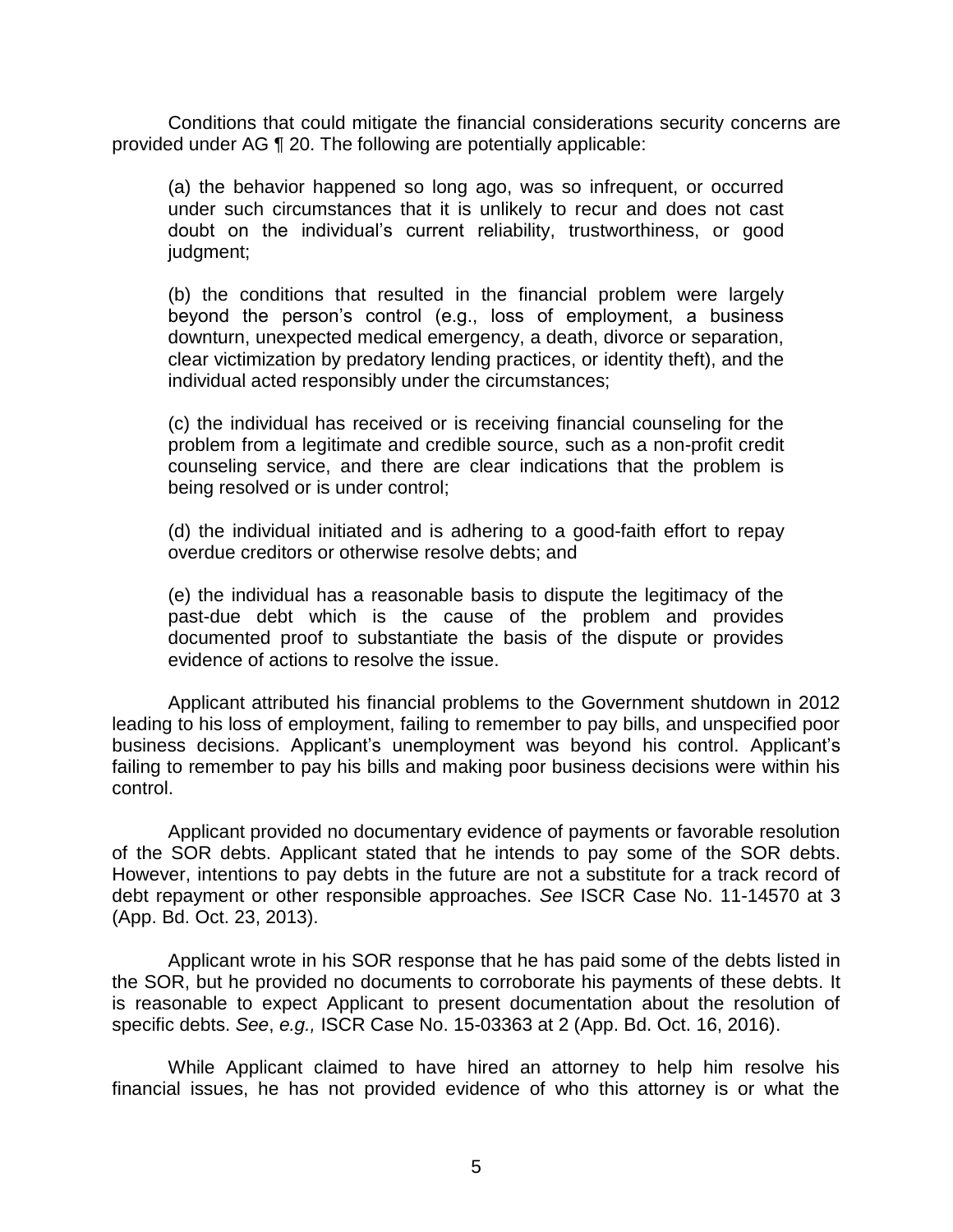attorney has done to help. Therefore, I cannot determine whether his counseling is from a legitimate and credible source or that the financial issues are being resolved.

 Applicant disputed that he owes some of the SOR debts. However, for each of these debts, he either fails to provide documented proof to substantiate the basis of his dispute, or he fails to provide evidence of his efforts to resolve the issue.

 There is insufficient evidence for a determination that Applicant's financial problems will be resolved within a reasonable period. I am unable to find that he acted responsibly under the circumstances or that he made a good-faith effort to pay his debts. His financial issues are ongoing. They continue to cast doubt on his current reliability, trustworthiness, and good judgment. Financial considerations security concerns are not mitigated.

#### **Whole-Person Concept**

Under the whole-person concept, the administrative judge must evaluate an applicant's eligibility for a security clearance by considering the totality of the applicant's conduct and all relevant circumstances. The administrative judge should consider the nine adjudicative process factors listed at AG ¶ 2(d):

(1) the nature, extent, and seriousness of the conduct; (2) the circumstances surrounding the conduct, to include knowledgeable participation; (3) the frequency and recency of the conduct; (4) the individual's age and maturity at the time of the conduct; (5) the extent to which participation is voluntary; (6) the presence or absence of rehabilitation and other permanent behavioral changes; (7) the motivation for the conduct; (8) the potential for pressure, coercion, exploitation, or duress; and (9) the likelihood of continuation or recurrence.

Under AG  $\P$  2(c), the ultimate determination of whether to grant eligibility for a security clearance must be an overall commonsense judgment based upon careful consideration of the guidelines and the whole-person concept. I considered the potentially disqualifying and mitigating conditions in light of all the facts and circumstances surrounding this case. I have incorporated my comments under Guideline F in my whole-person analysis. I also considered Applicant's military service.

 Applicant's eligibility and suitability for a security clearance. I conclude Applicant did not Overall, the record evidence leaves me with questions and doubts about mitigate the financial considerations security concerns.